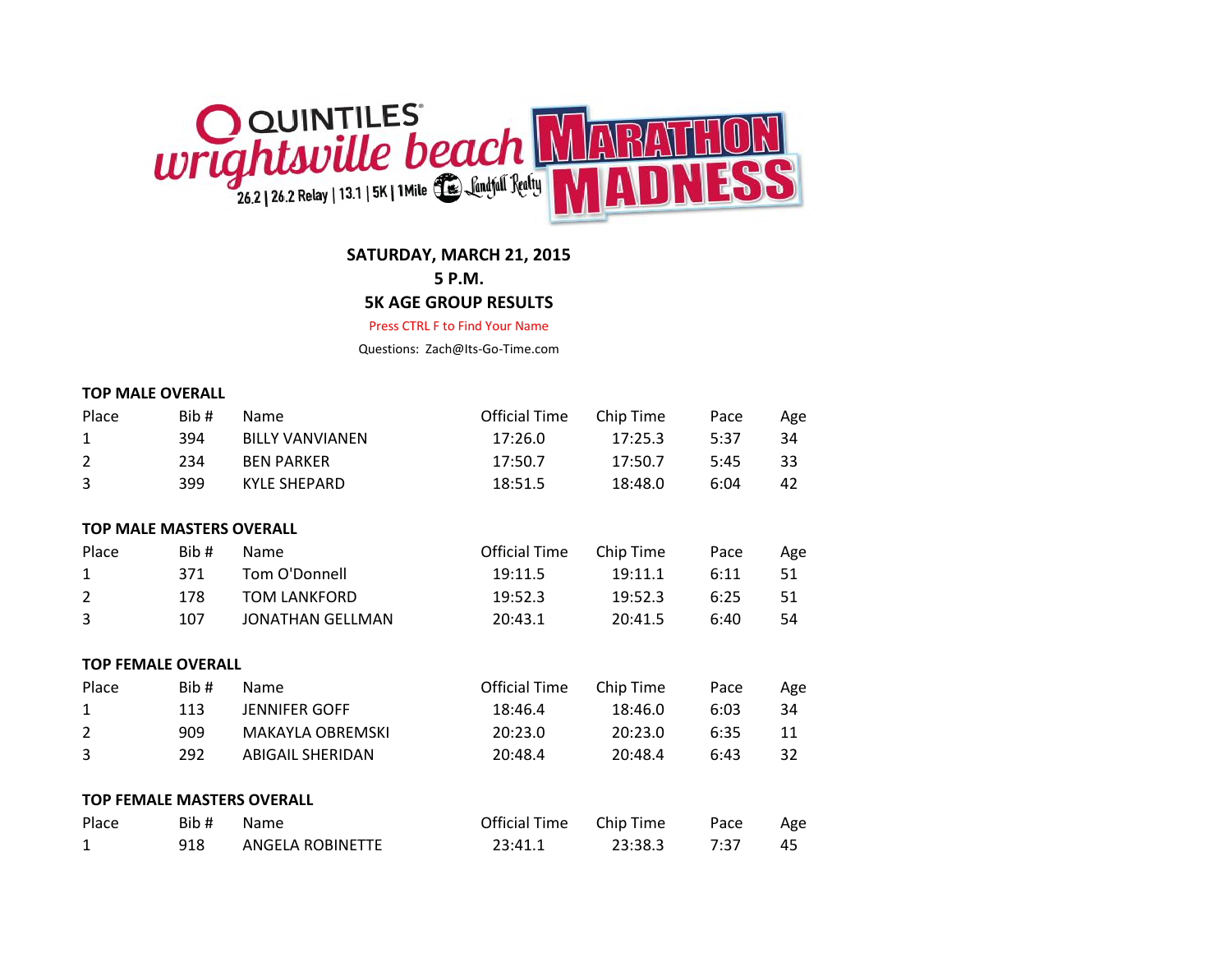| 200 | <b>KRISTIN MCCORMICK</b> | 24:55.7 | 24:55.7 | 8:02 | 42 |
|-----|--------------------------|---------|---------|------|----|
|     | <b>PAIGE PENCE</b>       | 25:11.1 | 24:58.6 | 8:03 | 43 |

# **MALE 12 & UNDER**

| Place          | Bib# | Name                         | <b>Official Time</b> | Chip Time | Pace | Age            |
|----------------|------|------------------------------|----------------------|-----------|------|----------------|
| 1              | 319  | <b>OWEN THORNDIKE</b>        | 19:41.9              | 19:41.8   | 6:21 | 12             |
| $\overline{2}$ | 359  | Henry Forrester              | 20:15.0              | 20:15.0   | 6:32 | 12             |
| 3              | 324  | <b>JOCA TRECCO</b>           | 20:49.4              | 20:48.3   | 6:43 | 9              |
| 4              | 164  | ZACHARY KNOTT                | 21:17.8              | 21:17.8   | 6:52 | 12             |
| 5              | 327  | <b>CAMPBELL TUCKER</b>       | 22:06.9              | 22:06.9   | 7:08 | 9              |
| 6              | 173  | <b>TRISTAN KRAFT</b>         | 22:45.4              | 22:45.4   | 7:20 | 9              |
| 7              | 326  | <b>BENTON TUCKER</b>         | 22:54.3              | 22:53.8   | 7:23 | 9              |
| 8              | 58   | <b>JAMES COCKERHAM</b>       | 22:54.9              | 22:54.7   | 7:23 | 12             |
| 9              | 215  | <b>MAX MONDELLO</b>          | 23:04.9              | 23:04.9   | 7:26 | 12             |
| 10             | 233  | <b>CONNOR PADULA</b>         | 23:10.7              | 23:04.6   | 7:26 | 10             |
| 11             | 273  | <b>MASON RUDEL</b>           | 23:33.7              | 23:23.2   | 7:33 | 11             |
| 12             | 40   | <b>CORY CANTER</b>           | 23:39.3              | 23:39.3   | 7:38 | 11             |
| 13             | 400  | <b>HAYDEN ROGERSON</b>       | 23:41.5              | 23:40.8   | 7:38 | 11             |
| 14             | 682  | <b>JACK BERRETH</b>          | 23:42.3              | 23:36.6   | 7:37 | 9              |
| 15             | 93   | <b>GRAHAM FLEMING-HICKEY</b> | 23:42.8              | 23:42.8   | 7:39 | 8              |
| 16             | 120  | <b>KEEGAN HARALDSON</b>      | 23:55.1              | 23:54.0   | 7:43 | 10             |
| 17             | 26   | <b>THOMAS BOURGET</b>        | 24:03.2              | 23:58.4   | 7:44 | 12             |
| 18             | 183  | <b>SILAS LEONARD</b>         | 24:11.9              | 24:04.2   | 7:46 | 11             |
| 19             | 4    | <b>ALIAM APPLER</b>          | 24:16.5              | 24:15.4   | 7:49 | 10             |
| 20             | 323  | <b>MATTHEW TRAVAGLIA</b>     | 24:17.2              | 24:17.2   | 7:50 | 9              |
| 21             | 289  | <b>LOGAN SHAW</b>            | 24:21.1              | 24:21.1   | 7:51 | 9              |
| 22             | 269  | <b>CHARLES ROOKS</b>         | 24:24.3              | 24:21.7   | 7:51 | $\overline{7}$ |
| 23             | 17   | <b>JAKE BASSANO</b>          | 24:58.2              | 24:58.2   | 8:03 | 12             |
| 24             | 115  | MICHAEL GOLDEN               | 25:14.6              | 25:09.5   | 8:07 | 12             |
| 25             | 114  | <b>MATTHEW GOLDEN</b>        | 25:19.0              | 25:13.2   | 8:08 | 9              |
| 26             | 305  | JEFFERY STEADMAN JR          | 25:20.3              | 25:16.1   | 8:09 | 10             |
| 27             | 924  | <b>JACOB LANIER</b>          | 25:58.9              | 25:45.6   | 8:18 | 11             |
| 28             | 250  | <b>CONERLY PRESTON</b>       | 26:11.5              | 25:48.6   | 8:19 | 9              |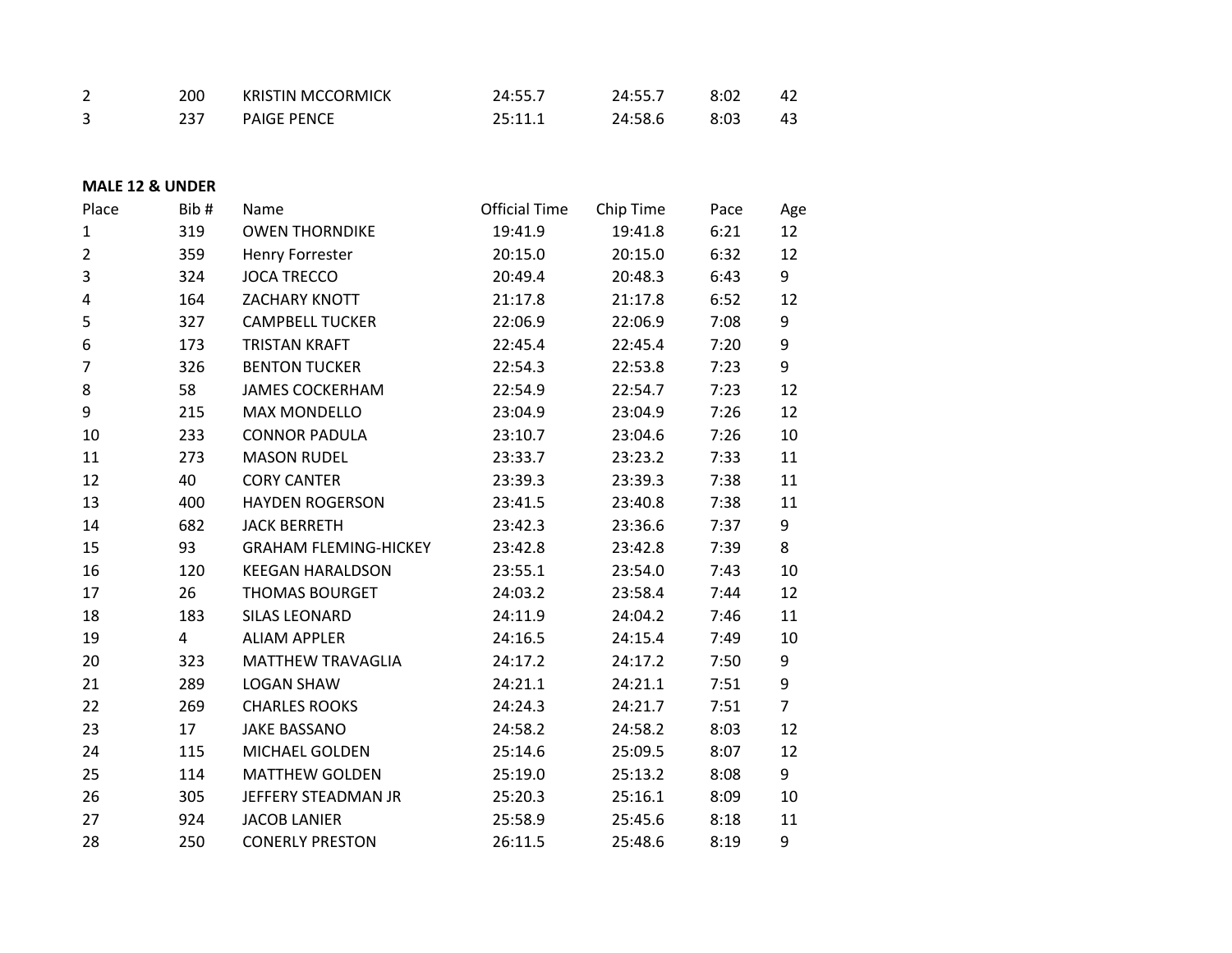| 29 | 285 | <b>BEN SCOUTELAS</b>         | 26:19.5 | 26:15.1 | 8:28  | 8              |
|----|-----|------------------------------|---------|---------|-------|----------------|
| 30 | 333 | <b>GATES VAUGHAN</b>         | 26:22.8 | 26:18.1 | 8:29  | 8              |
| 31 | 384 | <b>COLE GEORGE</b>           | 26:28.7 | 26:26.9 | 8:32  | 10             |
| 32 | 670 | <b>DREW LAMB</b>             | 26:29.7 | 26:23.9 | 8:31  | 8              |
| 33 | 328 | <b>CHARLIE TUCKER</b>        | 26:32.1 | 26:31.7 | 8:33  | 9              |
| 34 | 202 | <b>BRYSON MCDOWELL</b>       | 27:25.3 | 27:17.2 | 8:48  | 12             |
| 35 | 207 | SAMUEL MCQUEEN               | 28:10.7 | 28:07.2 | 9:04  | $\overline{7}$ |
| 36 | 681 | <b>ETHAN ROGERS</b>          | 28:19.6 | 28:14.7 | 9:06  | 6              |
| 37 | 249 | <b>NOAH PRESLEY</b>          | 29:18.9 | 29:18.9 | 9:27  | 12             |
| 38 | 287 | <b>SHEA SEUFERT</b>          | 29:27.0 | 29:27.0 | 9:30  | 11             |
| 39 | 316 | <b>TAB TAYLOR</b>            | 29:37.2 | 29:29.3 | 9:31  | 11             |
| 40 | 77  | <b>JASON DERUSHIA</b>        | 30:09.3 | 30:02.8 | 9:41  | 12             |
| 41 | 673 | <b>NATHAN WINCHESTER</b>     | 30:18.6 | 30:17.2 | 9:46  | 8              |
| 42 | 264 | <b>JOHN CAMPBELL ROBERTS</b> | 30:19.2 | 29:53.0 | 9:38  | 9              |
| 43 | 335 | <b>MASON VAUGHAN</b>         | 30:56.9 | 30:56.9 | 9:59  | 11             |
| 44 | 933 | <b>BENJAMIN BASTABLE</b>     | 31:54.2 | 31:54.2 | 10:17 | 6              |
| 45 | 238 | <b>CHARLIE PENNY</b>         | 32:13.2 | 31:52.3 | 10:17 | 12             |
| 46 | 102 | <b>MASON FREY</b>            | 32:33.6 | 32:09.7 | 10:22 | 6              |
| 47 | 920 | KAI BLIZZARD                 | 33:13.8 | 32:51.7 | 10:36 | 11             |
| 48 | 111 | <b>WILLIAM GIFFORD</b>       | 33:14.2 | 32:52.6 | 10:36 | 10             |
| 49 | 392 | LEIGHTON JOLLY               | 33:28.1 | 33:14.5 | 10:43 | 8              |
| 50 | 347 | <b>TANNER WILLIS</b>         | 33:43.0 | 33:43.0 | 10:53 | 11             |
| 51 | 123 | <b>DARIUS HAWES</b>          | 33:50.5 | 33:50.5 | 10:55 | 11             |
| 52 | 140 | <b>TYSON JACKSON</b>         | 33:58.9 | 33:44.0 | 10:53 | 11             |
| 53 | 144 | <b>JACOB JENKINSON</b>       | 34:30.8 | 34:30.8 | 11:08 | 12             |
| 54 | 263 | <b>JACK ROBERTS</b>          | 38:14.7 | 38:14.7 | 12:20 | 7 <sup>1</sup> |
| 55 | 6   | <b>TYLER ARB</b>             | 39:27.8 | 39:27.8 | 12:44 | 11             |
| 56 | 388 | <b>CHANNING BRITT</b>        | 41:42.1 | 41:29.8 | 13:23 | 9              |
|    |     |                              |         |         |       |                |

# **MALE 13 - 18**

| Place        | Bib# | Name              | Official Time | Chip Time | Pace | Age |
|--------------|------|-------------------|---------------|-----------|------|-----|
| $\mathbf{1}$ | 259  | CONNER RIGGS      | 18:52.1       | 18:52.1   | 6:05 | 14  |
| 2            | 281  | LUKE SCACHERI     | 19:19.3       | 19:19.3   | 6:14 | 13  |
| -3           | 247  | <b>CHRIS POST</b> | 19:59.4       | 19:59.4   | 6:27 | 14  |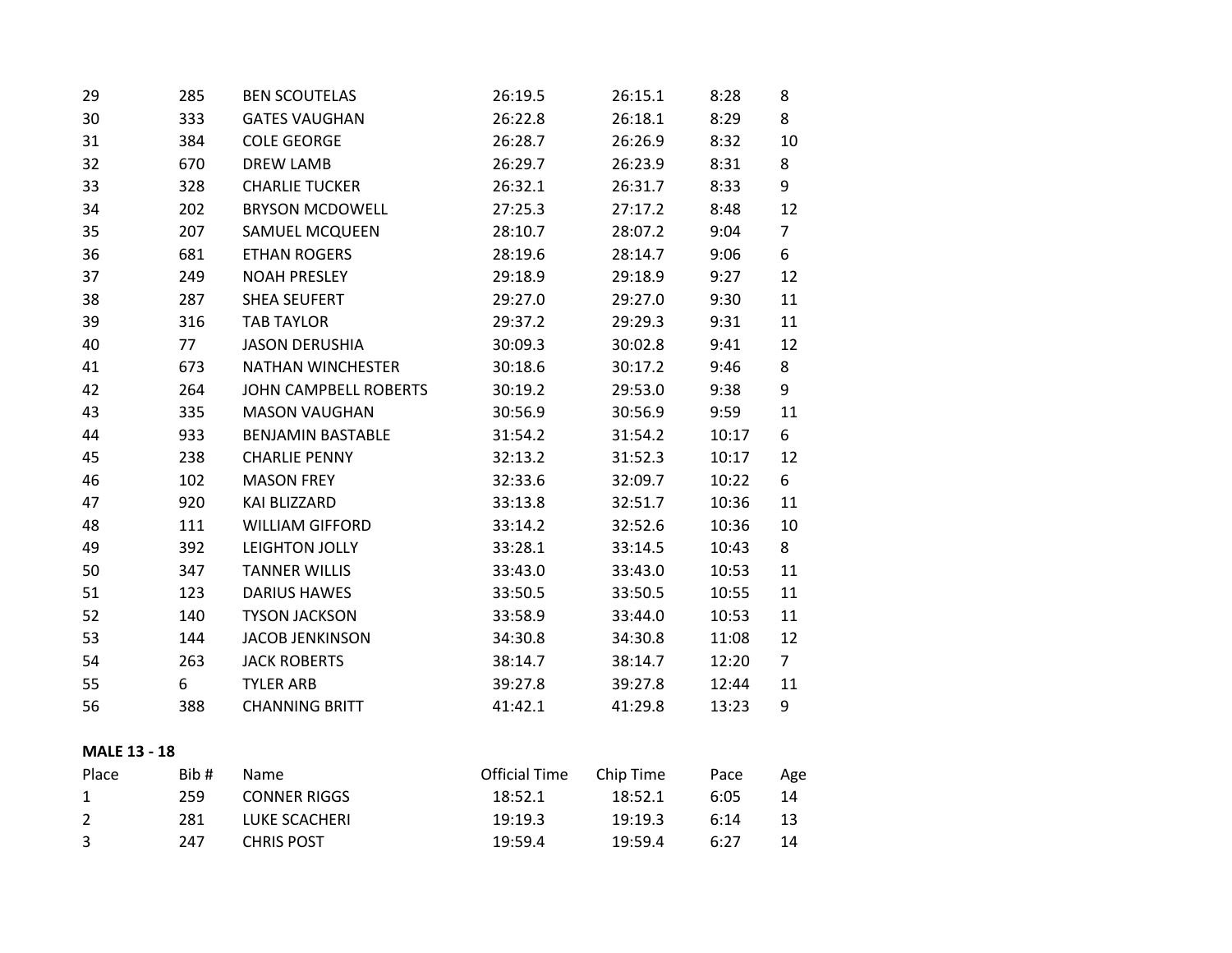| 4  | 677 | KYLE VAN TUBBERGA            | 20:23.8 | 20:23.6 | 6:35  | 13 |
|----|-----|------------------------------|---------|---------|-------|----|
| 5. | 272 | <b>CONNOR RUDEL</b>          | 21:53.2 | 21:43.9 | 7:00  | 14 |
| 6  | 13  | <b>ALEC BARDEN</b>           | 22:04.8 | 22:04.8 | 7:07  | 13 |
| 7  | 12  | <b>CHRISTOPHER BALDERSON</b> | 22:20.1 | 22:20.1 | 7:12  | 13 |
| 8  | 182 | <b>MANLY LEONARD</b>         | 23:20.1 | 23:12.5 | 7:29  | 15 |
| 9  | 30  | <b>EASON BRITT</b>           | 23:53.3 | 23:53.3 | 7:42  | 13 |
| 10 | 9   | <b>LUCAS AUTREY</b>          | 24:10.0 | 24:10.0 | 7:48  | 13 |
| 11 | 923 | <b>NOAH LANIER</b>           | 25:56.2 | 25:43.3 | 8:18  | 14 |
| 12 | 294 | <b>ALEX SIGNORELLO</b>       | 26:00.3 | 25:59.9 | 8:23  | 16 |
| 13 | 258 | <b>BRENDAN RICHARD</b>       | 26:11.6 | 25:52.3 | 8:21  | 14 |
| 14 | 228 | <b>PATRICK O'MALLEY</b>      | 28:24.9 | 28:01.8 | 9:02  | 13 |
| 15 | 82  | <b>DETRALE DRAKEFORD</b>     | 29:19.9 | 29:16.8 | 9:26  | 13 |
| 16 | 193 | <b>GREGORY MARKOWSKI</b>     | 34:37.8 | 34:37.8 | 11:10 | 15 |

# **MALE 19 - 24**

| Place | Bib# | Name.                         | <b>Official Time</b> | Chip Time | Pace  | Age  |
|-------|------|-------------------------------|----------------------|-----------|-------|------|
| 1     | 278. | <b>CHRISTOPHER SANTOMASSI</b> | 22:16.3              | 22:08.6   | 7:08  | 20   |
| 2     | 395. | CHANCE BONHAM                 | 26:48.0              | 26:31.5   | 8.33  | -23- |
| ્ર    | 221. | KFVIN HYDF                    | 40:08.7              | 39:56.5   | 12:53 |      |

# **MALE 25 - 29**

| Place | Bib# | Name                   | <b>Official Time</b> | Chip Time | Pace  | Age |
|-------|------|------------------------|----------------------|-----------|-------|-----|
| 1     | 370  | <b>Woody Myers</b>     | 20:28.9              | 20:27.2   | 6:36  | 25  |
| 2     | 117  | <b>ALEXANDER GRANT</b> | 22:35.0              | 22:35.0   | 7:17  | 28  |
| 3     | 109  | <b>JUSTIN GIBSON</b>   | 24:28.0              | 24:28.0   | 7:54  | 29  |
| 4     | 132  | <b>KYLE HOLT</b>       | 24:40.3              | 24:40.3   | 7:57  | 28  |
| 5     | 368  | David Jones            | 24:54.4              | 24:54.4   | 8:02  | 25  |
| 6     | 24   | <b>HUNTER BORDEAUX</b> | 25:52.8              | 25:36.0   | 8:15  | 28  |
|       | 56   | PHIL CLONTZ            | 27:38.7              | 27:38.7   | 8:55  | 28  |
| 8     | 2    | <b>MARCUS ALBERT</b>   | 31:23.0              | 31:23.0   | 10:07 | 27  |
| 9     | 143  | <b>STEVEN JENKINS</b>  | 36:30.7              | 36:12.9   | 11:41 | 25  |

# **MALE 30 - 34**

| Place<br>Bib # Name |  | Official Time Chip Time Pace Age |
|---------------------|--|----------------------------------|
|---------------------|--|----------------------------------|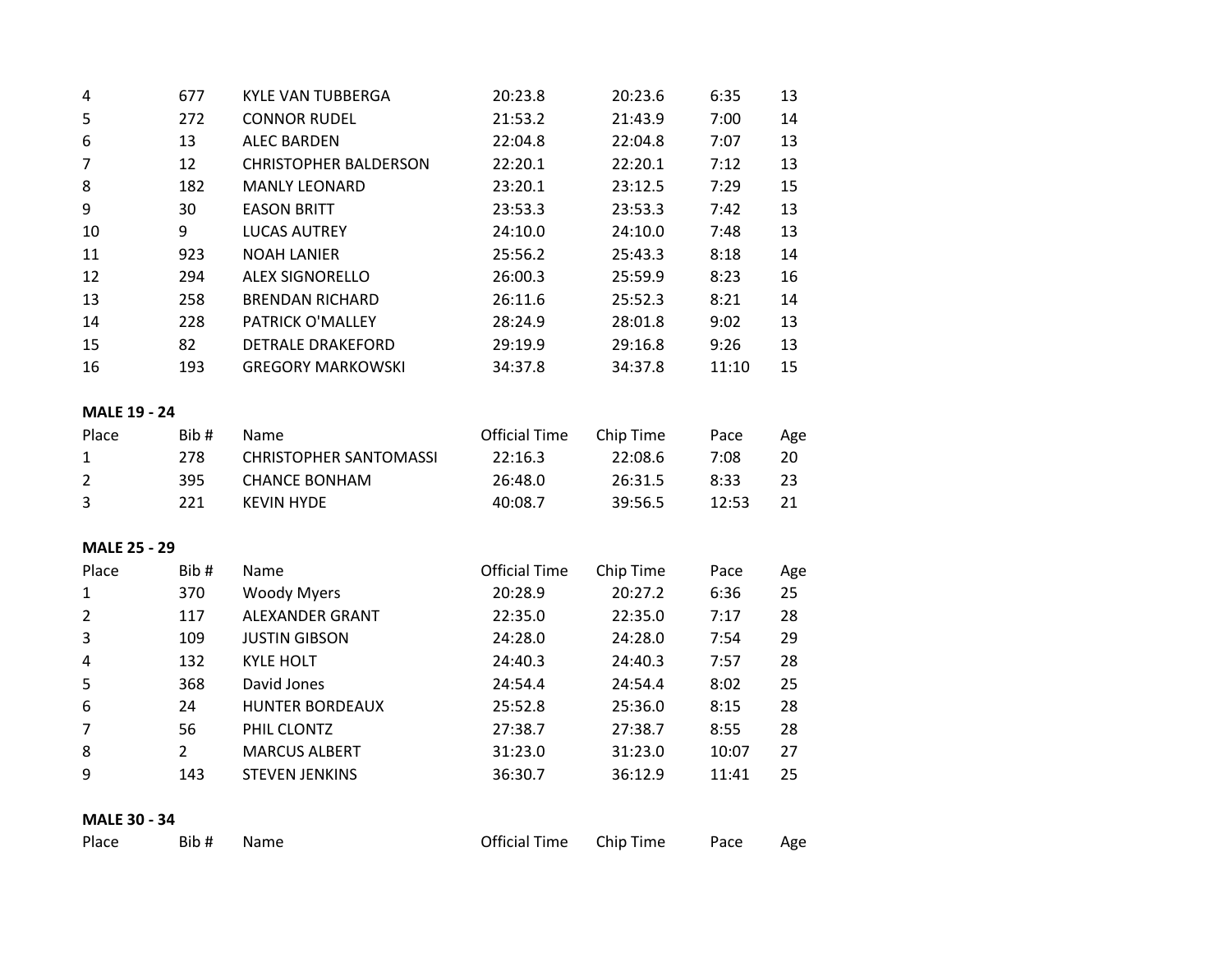| 1  | 374 | Tim Reddy             | 19:55.6 | 19:55.6 | 6:25  | 33 |
|----|-----|-----------------------|---------|---------|-------|----|
| 2  | 925 | <b>MATTHEW TAYLOR</b> | 20:15.0 | 20:13.9 | 6:31  | 34 |
| 3  | 37  | <b>BRENT BUTLER</b>   | 23:07.0 | 23:07.0 | 7:27  | 31 |
| 4  | 919 | <b>KURT CROSBIE</b>   | 26:24.3 | 26:17.2 | 8:29  | 30 |
| 5  | 63  | <b>STERLING COOK</b>  | 28:22.6 | 28:22.6 | 9:09  | 31 |
| 6  | 253 | <b>WALTER RASCO</b>   | 28:27.2 | 28:27.2 | 9:11  | 32 |
| 7  | 27  | NATHAN BOWEN          | 28:51.5 | 28:43.7 | 9:16  | 31 |
| 8  | 191 | MICHAEL MAGNUSON      | 29:35.9 | 29:35.9 | 9:33  | 30 |
| 9  | 52  | <b>JOSHUA CHESNER</b> | 33:05.6 | 32:41.0 | 10:33 | 33 |
| 10 | 199 | <b>TRAVIS MCCANN</b>  | 33:44.2 | 33:44.2 | 10:53 | 34 |
| 11 | 118 | <b>THOMAS GREEN</b>   | 35:58.6 | 35:58.6 | 11:36 | 30 |

# **MALE 35 - 39**

| Place | Bib# | Name                   | <b>Official Time</b> | Chip Time | Pace  | Age |
|-------|------|------------------------|----------------------|-----------|-------|-----|
| 1     | 929  | <b>BRIAN NELSON</b>    | 20:03.1              | 20:03.1   | 6:28  | 35  |
|       | 141  | <b>MATTHEW JANIK</b>   | 20:18.6              | 20:17.7   | 6:33  | 36  |
| 3     | 61   | <b>JAMES COLLINS</b>   | 23:24.3              | 23:11.4   | 7:29  | 39  |
| 4     | 232  | <b>BOB PADULA</b>      | 24:00.0              | 23:54.2   | 7:43  | 39  |
| 5     | 135  | <b>TOMMY HUETTL</b>    | 24:03.3              | 23:53.5   | 7:42  | 35  |
| 6     | 130  | <b>CRAIG HOFFMAN</b>   | 24:14.9              | 24:14.9   | 7:49  | 37  |
|       | 271  | <b>JEFF ROOKS</b>      | 24:55.3              | 24:55.3   | 8:02  | 36  |
| 8     | 195  | <b>ANTHONY MARTIN</b>  | 30:51.4              | 30:51.4   | 9:57  | 39  |
| 9     | 350  | <b>DUSTIN WOOD</b>     | 31:02.9              | 30:37.2   | 9:53  | 36  |
| 10    | 48   | <b>JUSTIN CAZEAULT</b> | 33:47.1              | 33:47.1   | 10:54 | 39  |
| 11    | 396  | <b>JD ELLIOT</b>       | 37:09.0              | 37:09.0   | 11:59 | 36  |

# **MALE 40 - 44**

| Place | Bib# | <b>Name</b>             | <b>Official Time</b> | Chip Time | Pace | Age |
|-------|------|-------------------------|----------------------|-----------|------|-----|
| 1     | 928  | <b>GREG PLAYER</b>      | 22:39.3              | 22:39.3   | 7:18 | 44  |
| 2     | 86   | <b>CHRIS ELLIS</b>      | 22:56.9              | 22:51.6   | 7:22 | 43  |
| 3     | 916  | <b>KEVIN COTTINGHAM</b> | 23:11.9              | 23:11.9   | 7:29 | 42  |
| 4     | 674  | <b>JEFF WINCHESTER</b>  | 23:55.7              | 23:55.7   | 7:43 | 42  |
| -5    | 156  | <b>JOSHUA KESLER</b>    | 25:27.4              | 25:27.4   | 8:13 | 40  |
| -6    | 75   | <b>MIKE DEMAN</b>       | 25:37.9              | 25:37.9   | 8:16 | 40  |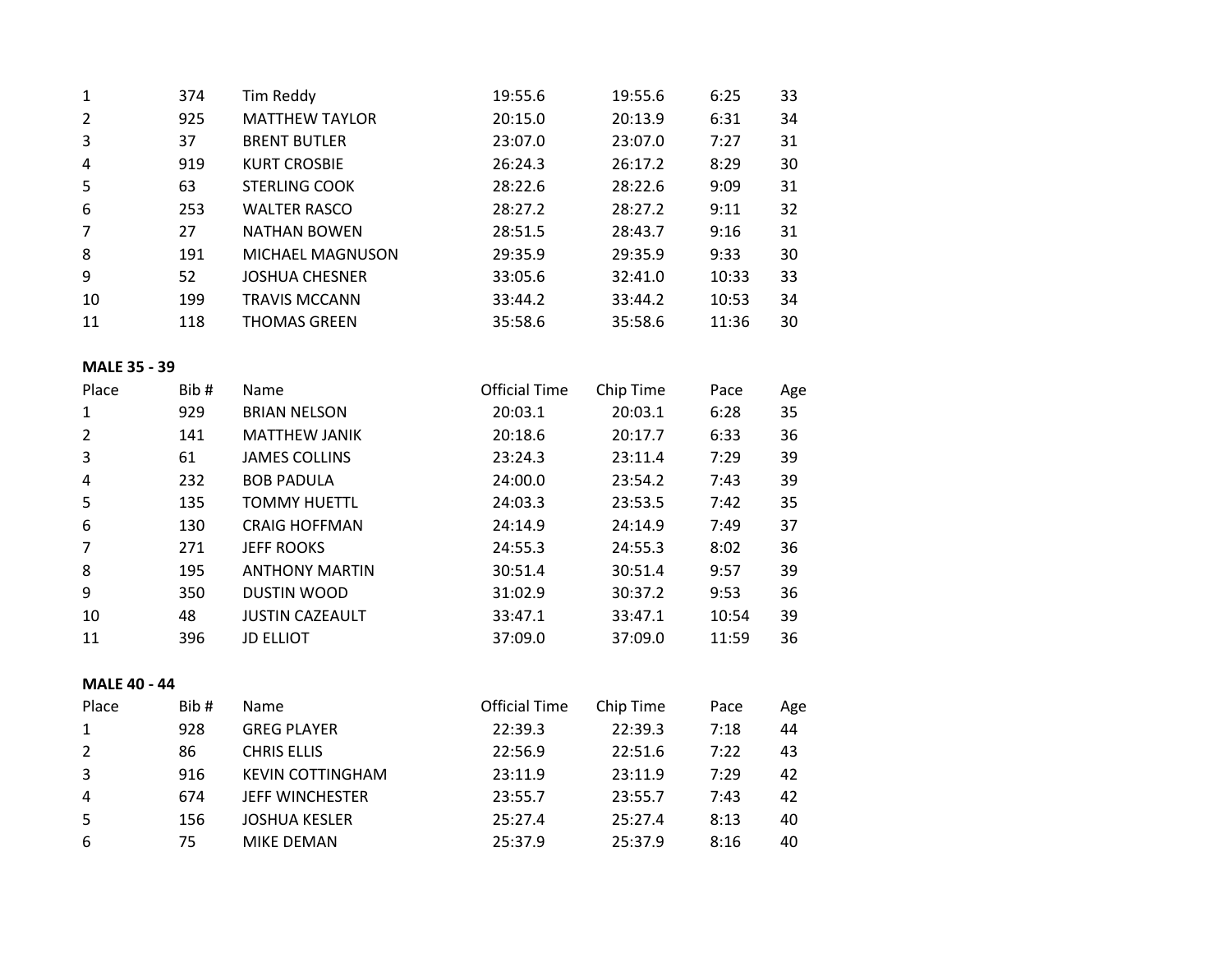| $\overline{7}$ | 309 | <b>ROB STUMPF</b>         | 26:40.8 | 26:36.8 | 8:35  | 42 |
|----------------|-----|---------------------------|---------|---------|-------|----|
| 8              | 286 | TIM SCOUTELAS             | 26:41.4 | 26:41.4 | 8:36  | 43 |
| 9              | 366 | <b>GRANT JENKINSON</b>    | 26:45.0 | 26:45.0 | 8:38  | 44 |
| 10             | 325 | <b>ADAM TUCKER</b>        | 27:13.4 | 26:49.0 | 8:39  | 42 |
| 11             | 206 | THOMAS MCLAM              | 27:48.1 | 27:48.1 | 8:58  | 40 |
| 12             | 57  | <b>HEATH COCKERHAM</b>    | 27:53.1 | 27:53.1 | 8:59  | 42 |
| 13             | 153 | <b>MONTY KAUFMAN</b>      | 28:10.6 | 27:42.8 | 8:56  | 44 |
| 14             | 931 | <b>KEVIN CANNON</b>       | 28:36.8 | 28:23.2 | 9:09  | 44 |
| 15             | 101 | <b>GREG FREY</b>          | 32:36.3 | 32:13.2 | 10:24 | 41 |
| 16             | 391 | <b>THANE BAYSON</b>       | 33:26.3 | 33:11.0 | 10:42 | 41 |
| 17             | 332 | ROMEO VASLIENIUC          | 33:41.0 | 33:41.0 | 10:51 | 44 |
| 18             | 932 | <b>MICKEY VAN GLANDEN</b> | 33:43.1 | 33:43.1 | 10:53 | 44 |
| 19             | 280 | <b>JOSEPH SASSER</b>      | 33:56.4 | 33:56.4 | 10:57 | 41 |
| 20             | 683 | <b>BILL JENNICHES</b>     | 35:40.5 | 35:04.1 | 11:19 | 44 |
| 21             | 213 | <b>MIKE MILLER</b>        | 36:22.6 | 36:02.4 | 11:37 | 43 |
| 22             | 194 | <b>KENT MARSHALL</b>      | 55:56.9 | 55:18.4 | 17:50 | 40 |

# **MALE 45 - 49**

| Place | Bib# | Name                  | <b>Official Time</b> | Chip Time | Pace  | Age |
|-------|------|-----------------------|----------------------|-----------|-------|-----|
| 1     | 163  | <b>PAUL KNOTT</b>     | 23:16.3              | 23:16.3   | 7:30  | 47  |
| 2     | 251  | PAUL QUAM             | 25:25.4              | 25:25.4   | 8:12  | 48  |
| 3     | 330  | <b>KEVIN VALOIS</b>   | 25:32.0              | 25:32.0   | 8:14  | 45  |
| 4     | 911  | <b>SHERMAN CRINER</b> | 26:43.1              | 26:43.1   | 8:37  | 48  |
| 5     | 81   | <b>SHAWN DOVER</b>    | 28:48.0              | 28:48.0   | 9:17  | 45  |
| 6     | 927  | <b>MIKE WORSLEY</b>   | 29:17.3              | 29:17.3   | 9:27  | 46  |
| 7     | 377  | Mark Sedgwick         | 31:30.4              | 31:16.7   | 10:05 | 45  |
| 8     | 255  | <b>MARK RAUPP</b>     | 32:26.3              | 32:14.2   | 10:24 | 46  |
| 9     | 246  | <b>STEVE POPLASKI</b> | 38:05.2              | 38:05.2   | 12:17 | 45  |
|       |      |                       |                      |           |       |     |

# **MALE 50 - 54**

| Place        | Bib# | Name                   | Official Time | Chip Time | Pace | Age |
|--------------|------|------------------------|---------------|-----------|------|-----|
| $\mathbf{1}$ | 14   | <b>LARRY BARLOW</b>    | 23:25.0       | 23:25.0   | 7:33 | 54  |
| 2            | 33.  | <b>PAUL BRUSTOFSKI</b> | 25:28.5       | 25:24.4   | 8:12 | -52 |
| -3           | 145  | BARRY JOHNSON          | 26:53.0       | 26:53.0   | 8:40 | -52 |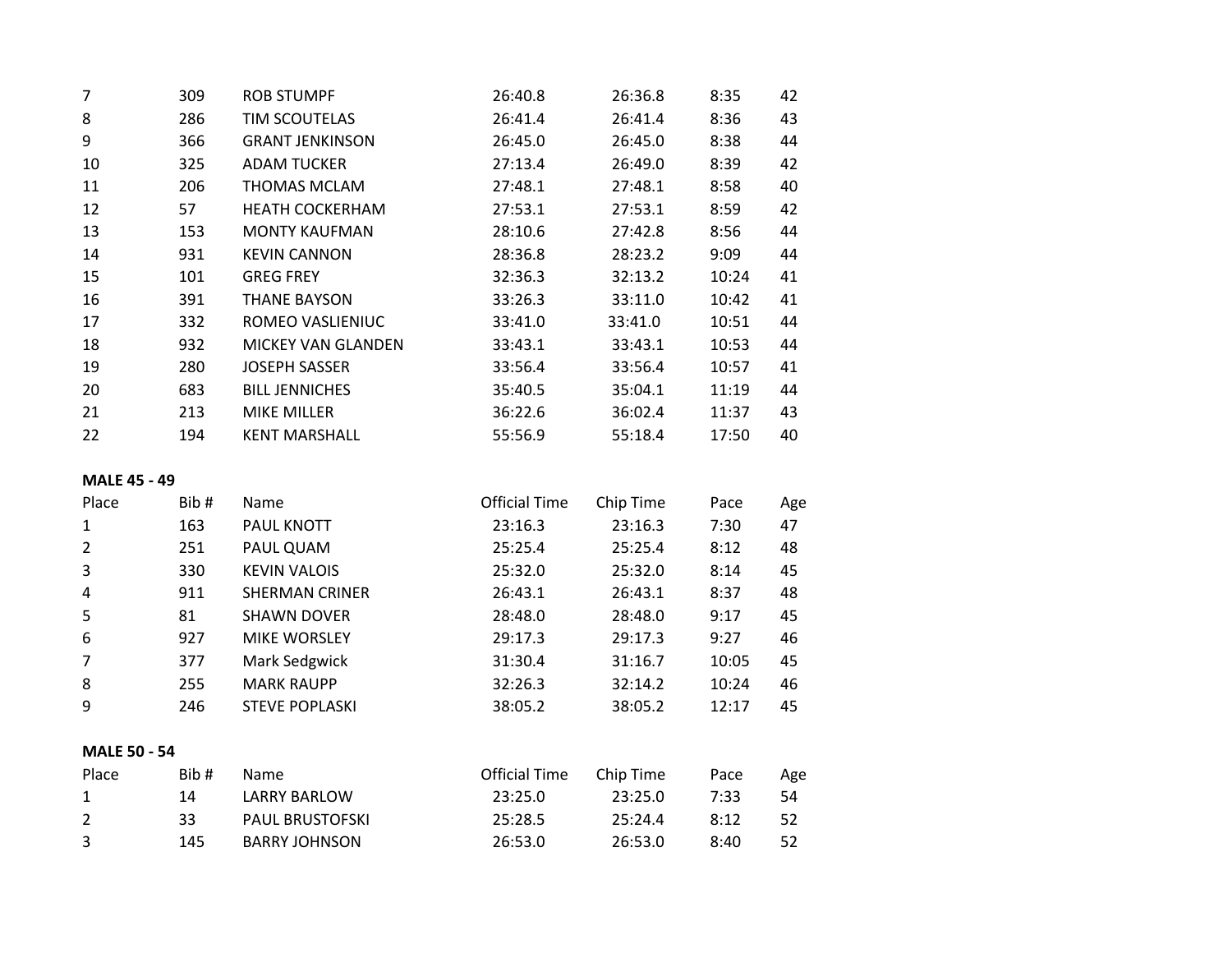| 4  | 222 | <b>STEVE NEIBERGALL</b> | 26:55.5 | 26:46.2 | 8:38  | 54 |
|----|-----|-------------------------|---------|---------|-------|----|
| 5  | 930 | <b>JOHN O'MALLEY</b>    | 28:25.1 | 28:25.1 | 9:10  | 52 |
| 6  | 96  | <b>ERIC FLORE</b>       | 29:28.7 | 29:20.2 | 9:28  | 50 |
|    | 216 | <b>KEVIN MORGAN</b>     | 35:27.3 | 34:51.9 | 11:15 | 51 |
| 8  | 226 | <b>ROSS NETHERY</b>     | 37:10.5 | 37:10.5 | 11:59 | 51 |
| 9  | 342 | PHIL WEHNER             | 40:57.0 | 40:37.1 | 13:06 | 54 |
| 10 | 229 | <b>EDWARD O'NEIL</b>    | 41:14.9 | 41:00.0 | 13:14 | 54 |
|    |     |                         |         |         |       |    |

# **MALE 55 - 59**

| Place | Bib# | Name                  | <b>Official Time</b> | Chip Time | Pace | Age |
|-------|------|-----------------------|----------------------|-----------|------|-----|
| 1     | 152  | LARRY JUSTICE         | 22:13.9              | 22:13.5   | 7:10 | 55. |
| 2     | 348  | <b>TIM WINSLOW</b>    | 22:35.6              | 22:35.4   | 7:17 | 55  |
| 3     | 137  | <b>RICHARD HUTTON</b> | 28:57.2              | 28:45.9   | 9:16 | 55  |
| 4     | 275  | <b>HOWARD RUSSELL</b> | 29:07.6              | 28:58.4   | 9:21 | 58  |

# **MALE 60 - 64**

| Place | Bib# | <b>Name</b>    | <b>Official Time</b> | Chip Time | Pace | Age |
|-------|------|----------------|----------------------|-----------|------|-----|
|       | 34   | EDDIE BUCHANAN | 21:10.5              | 21:09.8   | 6:49 | 64  |
|       | 365  | Dan Isenogle   | 25:59.7              | 25:51.8   | 8:20 | -61 |

# **MALE 65 - 69**

| Place | Bib# | Name            | Official Time Chip Time |         | Pace | Age  |
|-------|------|-----------------|-------------------------|---------|------|------|
|       |      | STEVEN EVERHART | 30:00.6                 | 29:57.2 | 9:40 | - 66 |

#### **MALE 70+**

| Place | Bib# | Name          | Official Time Chip Time |         | Pace  | Age |
|-------|------|---------------|-------------------------|---------|-------|-----|
|       |      | NEAL BASTABLE | 31:28.6                 | 31:28.6 | 10:09 | 74  |

## **FEMALE 12 & UNDER**

| Place | Bib# | Name                         | <b>Official Time</b> | Chip Time | Pace | Age |
|-------|------|------------------------------|----------------------|-----------|------|-----|
| 1     | 402  | <b>ISABELLA BUFFALINI</b>    | 21:27.7              | 21:26.9   | 6:55 |     |
| 2     | 94   | <b>SLOANE FLEMING-HICKEY</b> | 22:49.9              | 22:49.9   | 7:22 |     |
| 3     | 912  | <b>MADDIE LEWIS</b>          | 24:27.0              | 24:08.7   | 7:47 |     |
| 4     | 401  | OLIVIA BOFALIN               | 24:38.5              | 24:37.7   | 7:56 | q   |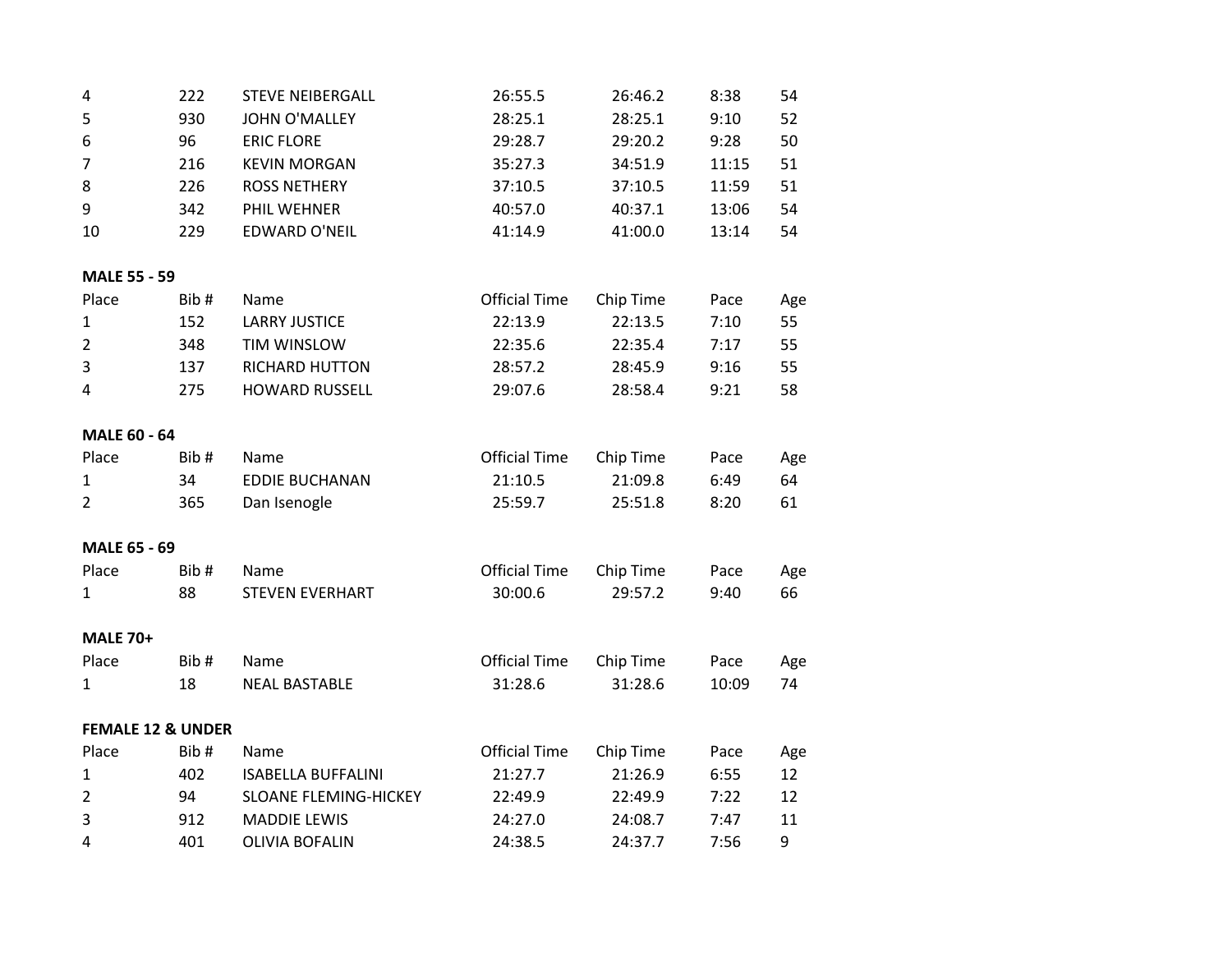| 5                     | 268            | <b>ALLISON ROOKS</b>     | 24:39.6              | 24:37.5   | 7:56  | 10  |
|-----------------------|----------------|--------------------------|----------------------|-----------|-------|-----|
| 6                     | 89             | <b>CARLY FARMER</b>      | 24:47.7              | 24:42.6   | 7:58  | 12  |
| $\overline{7}$        | 270            | <b>HELEN ROOKS</b>       | 24:50.8              | 24:48.6   | 8:00  | 10  |
| 8                     | 672            | <b>MAGGIE SMITH</b>      | 25:54.1              | 25:54.1   | 8:21  | 8   |
| 9                     | 187            | <b>AVERY LINDLEY</b>     | 27:18.6              | 27:09.0   | 8:45  | 12  |
| 10                    | 159            | <b>ELLA KING</b>         | 27:27.0              | 27:17.5   | 8:48  | 9   |
| 11                    | 671            | <b>AVA SMITH</b>         | 27:59.9              | 27:58.3   | 9:01  | 10  |
| 12                    | 44             | <b>LULA CARESS</b>       | 28:46.7              | 28:46.7   | 9:17  | 9   |
| 13                    | 71             | SOPHIE DAVIS             | 29:27.6              | 29:20.3   | 9:28  | 11  |
| 14                    | 680            | <b>ABIGAIL TRIPP</b>     | 30:07.2              | 29:57.7   | 9:40  | 10  |
| 15                    | 209            | <b>KATHLEEN MEDLOCK</b>  | 30:23.8              | 30:17.9   | 9:46  | 12  |
| 16                    | 167            | <b>KARLEIGH KOLANDER</b> | 31:56.3              | 31:47.4   | 10:15 | 12  |
| 17                    | 155            | <b>SOPHIA KERN</b>       | 32:08.9              | 32:00.6   | 10:19 | 12  |
| 18                    | 265            | <b>MOLLY ROBERTS</b>     | 32:57.3              | 32:31.9   | 10:29 | 11  |
| 19                    | $\overline{7}$ | <b>AUTOMN ASH</b>        | 33:21.3              | 33:21.3   | 10:45 | 11  |
| 20                    | 290            | <b>SYDNEY SHAW</b>       | 34:33.2              | 34:33.2   | 11:09 | 11  |
| 21                    | 393            | <b>EMMA WALSH</b>        | 34:58.6              | 34:48.2   | 11:14 | 10  |
| 22                    | 65             | RYLIE CORCORAN           | 35:43.8              | 35:13.1   | 11:22 | 11  |
| 23                    | 83             | <b>KEYONA DRAKEFORD</b>  | 36:06.2              | 35:59.0   | 11:36 | 12  |
| 24                    | 218            | <b>BROOKLYN MORRISEY</b> | 36:18.9              | 36:11.3   | 11:40 | 11  |
| 25                    | 188            | <b>AMELIA LINDSEY</b>    | 36:45.4              | 36:39.5   | 11:49 | 12  |
| 26                    | 227            | <b>RACHEL NEUHERZ</b>    | 37:02.5              | 36:56.3   | 11:55 | 12  |
| 27                    | 397            | <b>KENDYL ELLIOT</b>     | 37:04.4              | 36:37.1   | 11:49 | 10  |
| 28                    | 685            | <b>ELLE HARMON</b>       | 38:28.8              | 38:22.9   | 12:23 | 8   |
| 29                    | 68             | <b>NANCY CRUZ</b>        | 38:29.6              | 38:29.6   | 12:25 | 12  |
| 30                    | 103            | <b>RILEY FREY</b>        | 39:17.0              | 38:54.5   | 12:33 | 9   |
| 31                    | 403            | <b>BENNETT GROOMAN</b>   | 39:19.2              | 39:16.4   | 12:40 | 8   |
| 32                    | 297            | <b>ELLA SIMMONS</b>      | 55:32.6              | 54:54.4   | 17:43 | 10  |
| <b>FEMALE 13 - 18</b> |                |                          |                      |           |       |     |
| Place                 | Bib#           | Name                     | <b>Official Time</b> | Chip Time | Pace  | Age |
| 1                     | 913            | <b>CARMEN BOOHER</b>     | 21:38.1              | 21:38.1   | 6:59  | 13  |
| $\overline{2}$        | 375            | <b>Caroline Ricke</b>    | 21:59.9              | 21:57.5   | 7:05  | 17  |
| 3                     | 231            | ANNA GRACE PADULA        | 24:00.0              | 23:54.7   | 7:43  | 13  |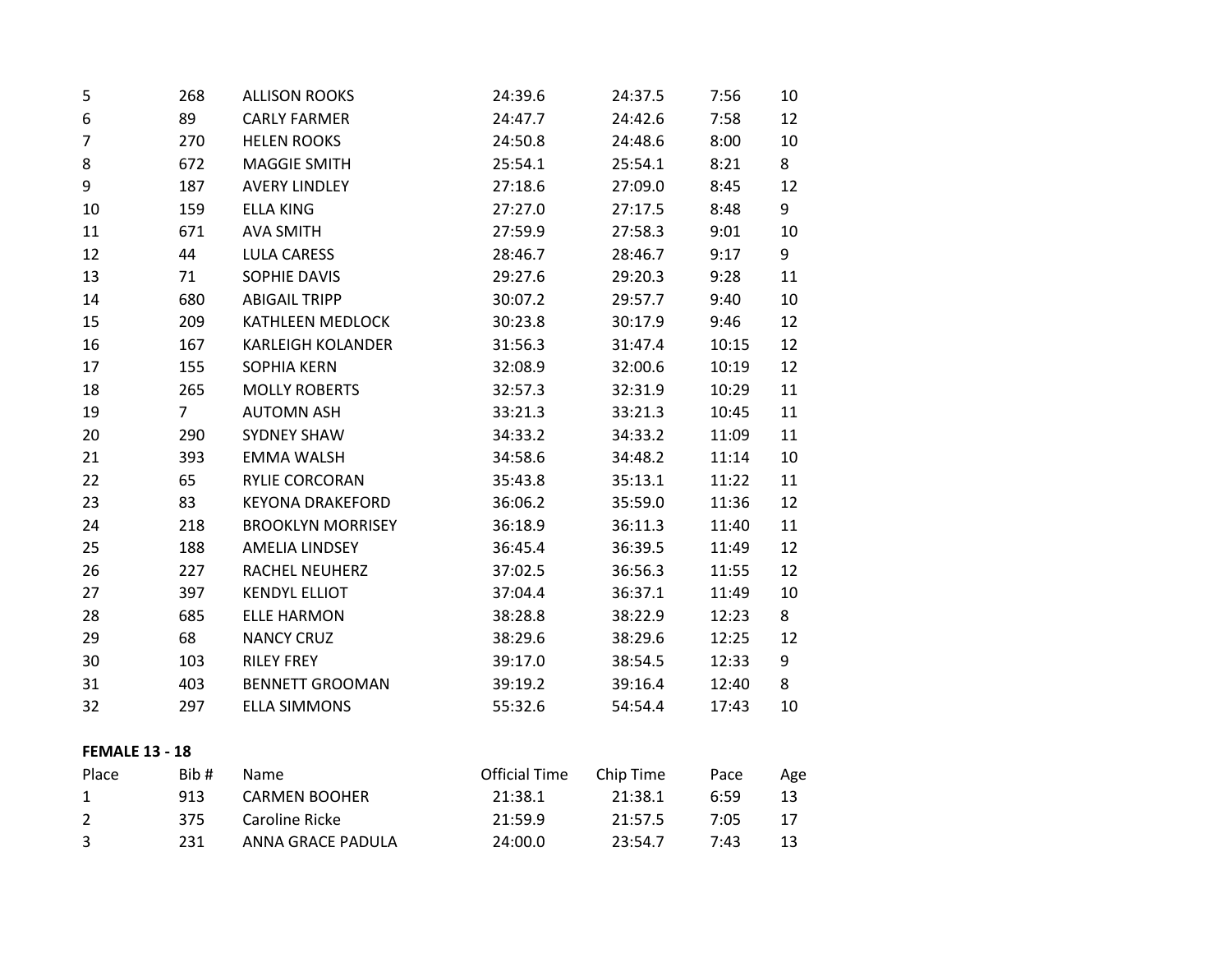| 4  | 398 | <b>CAROLINE PRICE</b>     | 24:27.5 | 24:23.0 | 7:52  | 16 |
|----|-----|---------------------------|---------|---------|-------|----|
| 5  | 915 | <b>ANNA MARCERCEI</b>     | 26:38.5 | 26:38.3 | 8:35  | 15 |
| 6  | 935 | <b>IRELAND BERRY</b>      | 28:08.0 | 27:49.3 | 8:58  | 15 |
| 7  | 679 | <b>CAROLINE FORRESTER</b> | 29:08.2 | 28:51.5 | 9:18  | 15 |
| 8  | 934 | <b>SALLY SLOAN</b>        | 29:08.5 | 28:49.0 | 9:18  | 16 |
| 9  | 936 | <b>LIZA WHITE</b>         | 29:09.0 | 28:50.2 | 9:18  | 15 |
| 10 | 92  | <b>CAROLINE FLAX</b>      | 29:13.4 | 29:08.8 | 9:24  | 13 |
| 11 | 151 | <b>CHLOE JOSEPH</b>       | 29:29.2 | 29:29.2 | 9:31  | 13 |
| 12 | 161 | <b>HANNAH KLEMMER</b>     | 30:05.7 | 29:44.7 | 9:35  | 15 |
| 13 | 363 | <b>Heather Hurst</b>      | 46:33.8 | 46:09.6 | 14:53 | 15 |
| 14 | 235 | LILLIE PARKS              | 47:04.7 | 46:58.9 | 15:09 | 13 |

#### **FEMALE 19 - 24**

| Place | Bib# | Name                   | <b>Official Time</b> | Chip Time | Pace  | Age |
|-------|------|------------------------|----------------------|-----------|-------|-----|
|       | 361  | Julia Hagerty          | 23:29.5              | 23:29.5   | 7:35  | 24  |
| 2     | 45   | <b>STEPHANIE CAREY</b> | 28:33.4              | 28:21.5   | 9:09  | 24  |
| 3     | 43   | <b>MOLLIE CARAGOL</b>  | 28:47.3              | 28:18.5   | 9:08  | 23  |
| 4     | 223  | <b>SYDNEY NELSON</b>   | 29:39.4              | 29:23.2   | 9:29  | 22  |
| 5     | 179  | <b>ANNA LAWRENCE</b>   | 31:33.7              | 31:33.7   | 10:11 | 20  |
| 6     | 225  | <b>HANNAH NETHERY</b>  | 33:42.8              | 33:42.8   | 10:52 | 20  |
|       | 910  | <b>BROOKE NOVAK</b>    | 35:30.4              | 35:20.6   | 11:24 | 21  |
| 8     | 220  | <b>CHRISTINA MOSCA</b> | 40:11.8              | 40:11.8   | 12:58 | 20  |
| 9     | 353  | <b>JACQUELYN YOW</b>   | 43:26.5              | 43:13.4   | 13:56 | 23  |
| 10    | 346  | SARRAH WILLIAMS        | 43:27.2              | 43:14.0   | 13:57 | 23  |
|       |      |                        |                      |           |       |     |

# **FEMALE 25 - 29**

| Place | Bib# | <b>Name</b>             | <b>Official Time</b> | Chip Time | Pace | Age |
|-------|------|-------------------------|----------------------|-----------|------|-----|
| 1     | 358  | Lindsey Deignan         | 26:49.9              | 26:49.9   | 8:39 | 29  |
| 2     | 185  | SI ON LIM               | 27:20.5              | 27:20.5   | 8:49 | 28  |
| 3     | 49   | PAULA CHARBONNET        | 27:22.9              | 27:22.9   | 8:50 | 27  |
| 4     | 39   | <b>BRITTA BYRNE</b>     | 27:46.2              | 27:17.7   | 8:48 | 27  |
| 5     | 257  | <b>KRISTIE REYNOLDS</b> | 28:30.1              | 28:07.5   | 9:04 | 27  |
| 6     | 190  | <b>ELISABETH LUST</b>   | 28:56.1              | 28:56.1   | 9:20 | 27  |
|       | 174  | <b>KRISTIN KRANS</b>    | 29:23.6              | 29:03.9   | 9:22 | 27  |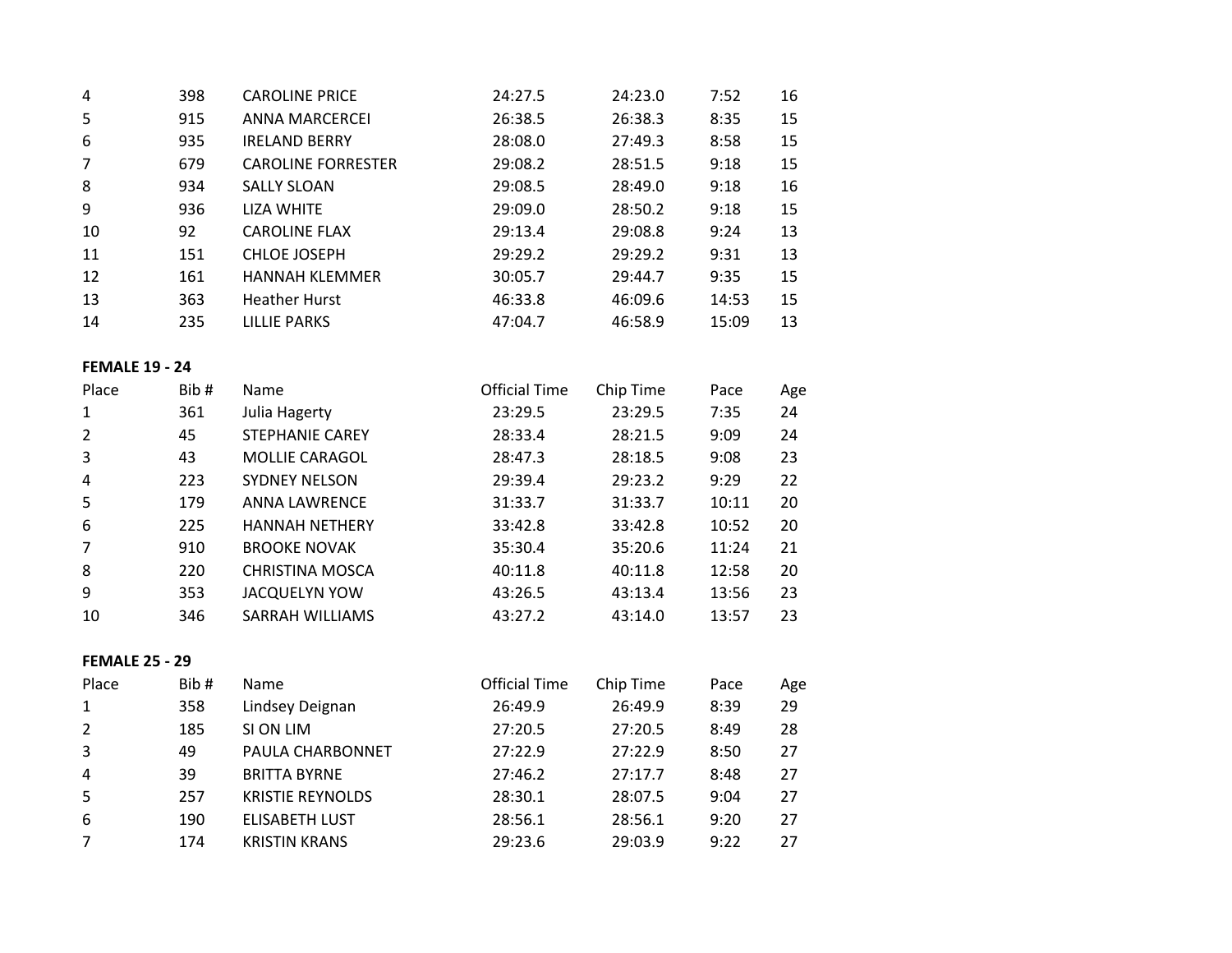| 8  | 108 | <b>ASHLI GIBSON</b>         | 29:45.6 | 29:45.6 | 9:36  | 28 |
|----|-----|-----------------------------|---------|---------|-------|----|
| 9  | 131 | <b>BRETTANY HOLT</b>        | 30:27.9 | 30:11.5 | 9:44  | 28 |
| 10 | 124 | <b>BRITTANY HAYES</b>       | 31:11.4 | 31:11.4 | 10:04 | 27 |
| 11 | 926 | <b>ANNA GAY</b>             | 32:32.2 | 32:32.2 | 10:30 | 26 |
| 12 | 341 | <b>ASHLEY WEBB</b>          | 33:33.9 | 33:33.9 | 10:49 | 27 |
| 13 | 147 | <b>ASHLEY JONES</b>         | 33:47.1 | 33:47.1 | 10:54 | 28 |
| 14 | 119 | <b>EMILY GROESBECK</b>      | 34:43.3 | 34:34.7 | 11:09 | 28 |
| 15 | 303 | <b>KALYN SNOW</b>           | 35:31.6 | 35:10.4 | 11:21 | 27 |
| 16 | 142 | <b>HANNAH JENKINS</b>       | 36:44.7 | 36:44.7 | 11:51 | 25 |
| 17 | 293 | <b>CHRISTINA SHMIGELSKY</b> | 37:20.8 | 37:03.0 | 11:57 | 29 |
| 18 | 296 | <b>KATHRYN SILLS</b>        | 37:29.8 | 36:54.7 | 11:54 | 27 |
| 19 | 38  | <b>LEIGH BYRD</b>           | 37:31.1 | 36:56.9 | 11:55 | 29 |
| 20 | 154 | <b>NOEL KECK</b>            | 39:09.0 | 38:49.7 | 12:31 | 28 |
| 21 | 11  | <b>TONYA BAKER</b>          | 39:11.8 | 39:11.8 | 12:38 | 28 |
| 22 | 20  | <b>TAYLOR BAYLESS</b>       | 43:04.0 | 42:49.3 | 13:49 | 27 |
| 23 | 25  | <b>JAIMIE BORDEAUX</b>      | 43:07.9 | 43:07.9 | 13:55 | 27 |
| 24 | 311 | <b>AMY SWIDER</b>           | 43:20.7 | 43:20.7 | 13:59 | 29 |
| 25 | 8   | <b>VANESSA AUSTIN</b>       | 44:32.3 | 44:32.3 | 14:22 | 28 |
| 26 | 29  | <b>CAITLYN BOYTE</b>        | 52:35.4 | 52:05.9 | 16:48 | 29 |
|    |     |                             |         |         |       |    |

# **FEMALE 30 - 34**

| Place | Bib# | Name                       | <b>Official Time</b> | Chip Time | Pace  | Age |
|-------|------|----------------------------|----------------------|-----------|-------|-----|
| 1     | 329  | <b>MALEIA TUMOLO</b>       | 20:59.3              | 20:59.3   | 6:46  | 34  |
| 2     | 914  | <b>MICHELLE FOGLE</b>      | 21:08.0              | 21:08.0   | 6:49  | 32  |
| 3     | 301  | <b>JODI SMITH</b>          | 23:33.0              | 23:33.0   | 7:36  | 34  |
| 4     | 404  | <b>JESSICA DUVALL</b>      | 27:13.2              | 27:08.1   | 8:45  | 33  |
| 5     | 369  | Jamie Medland              | 27:22.7              | 27:18.0   | 8:48  | 34  |
| 6     | 367  | Shannon Johns              | 27:41.6              | 27:14.1   | 8:47  | 30  |
|       | 354  | Elizabeth Allen            | 28:12.3              | 28:12.3   | 9:06  | 34  |
| 8     | 279  | <b>HEATHER SASSER</b>      | 28:39.1              | 28:39.1   | 9:15  | 34  |
| 9     | 15   | <b>ALLISON BARRY</b>       | 29:31.4              | 29:02.4   | 9:22  | 30  |
| 10    | 331  | <b>SARAH VALOIS</b>        | 31:25.9              | 31:25.9   | 10:08 | 34  |
| 11    | 80   | <b>MELLISSA DIONESOTES</b> | 31:45.3              | 31:45.3   | 10:15 | 32  |
| 12    | 62   | <b>ELLEN CONKLIN</b>       | 32:17.3              | 31:46.6   | 10:15 | 34  |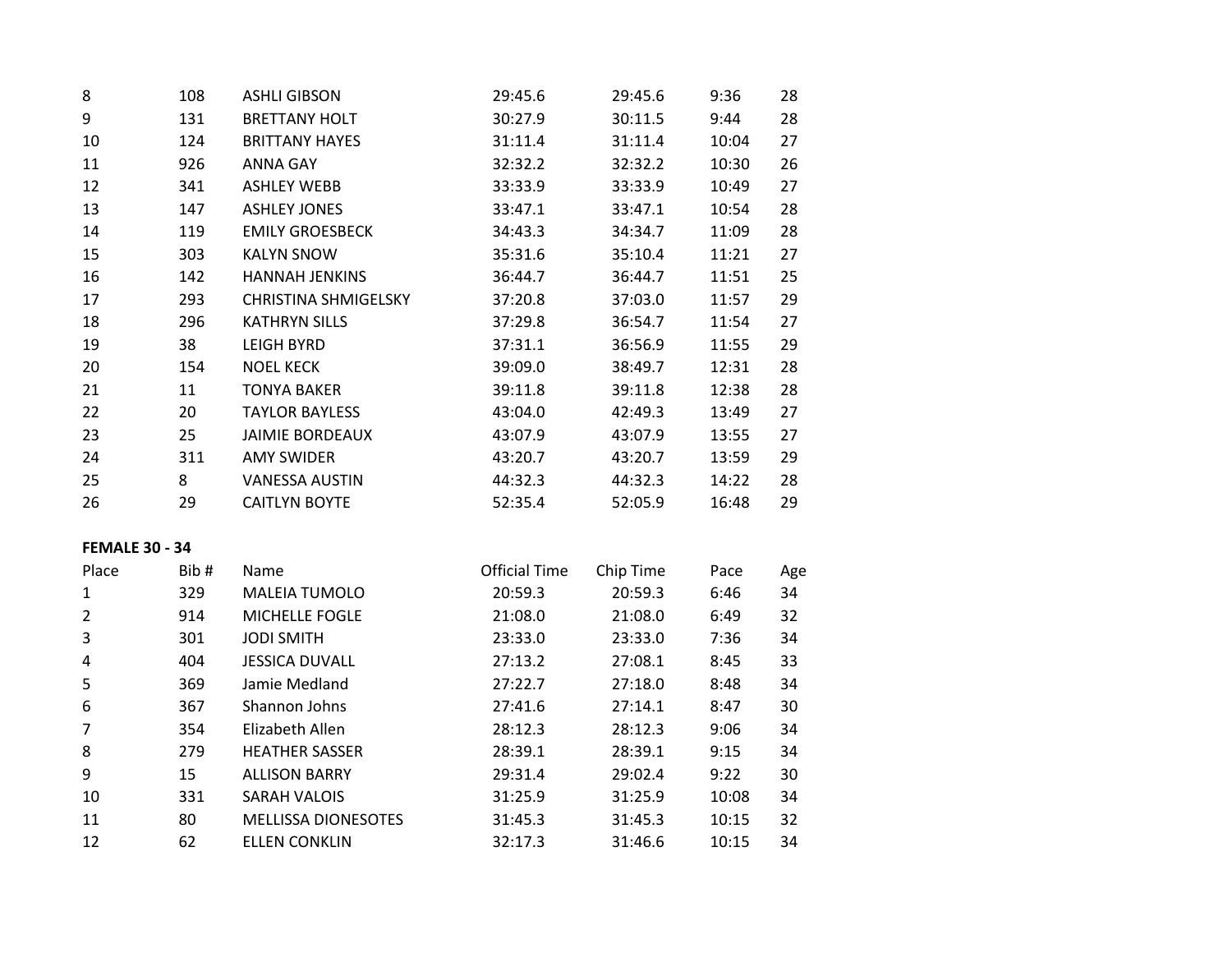| 13 | 198 | NATALIE MCCANN        | 33:30.1 | 33:30.1 | 10:48 | 32 |
|----|-----|-----------------------|---------|---------|-------|----|
| 14 | 126 | <b>MORGAN HEATH</b>   | 33:30.3 | 33:02.2 | 10:39 | 33 |
| 15 | 298 | <b>REGAN SIMMONS</b>  | 35:15.8 | 34:50.6 | 11:14 | 30 |
| 16 | 85  | KIMBERLY EASON        | 37:42.3 | 37:42.3 | 12:10 | 34 |
| 17 | 277 | <b>AISLING SAAD</b>   | 38:00.9 | 38:00.9 | 12:15 | 31 |
| 18 | 304 | <b>JENNA SQUIRES</b>  | 39:53.2 | 39:53.2 | 12:52 | 30 |
| 19 | 69  | <b>LORI CUADRADO</b>  | 41:08.1 | 41:08.1 | 13:16 | 32 |
| 20 | 73  | RACHEL DELLA VALLE    | 41:10.4 | 41:10.4 | 13:17 | 31 |
| 21 | 295 | <b>LESLEE SIIRILA</b> | 42:36.6 | 42:06.1 | 13:35 | 33 |
| 22 | 248 | <b>RACHEL PRAIRIE</b> | 43:08.8 | 42:51.1 | 13:49 | 33 |
| 23 | 351 | MEREDITH WOOD         | 43:22.0 | 43:22.0 | 13:59 | 33 |
| 24 | 189 | <b>ANNIE LOVOY</b>    | 45:39.7 | 45:12.3 | 14:35 | 32 |
| 25 | 291 | NICOLE SHEPPARD       | 51:05.3 | 51:05.3 | 16:29 | 34 |

### **FEMALE 35 - 39**

| Place | Bib# | Name                     | <b>Official Time</b> | Chip Time | Pace  | Age |
|-------|------|--------------------------|----------------------|-----------|-------|-----|
| 1     | 380  | Sheila Walsh Reddy       | 21:45.7              | 21:45.7   | 7:01  | 35  |
| 2     | 98   | <b>CLEOTHIA FRAZIER</b>  | 22:58.1              | 22:58.1   | 7:25  | 38  |
| 3     | 373  | Myra Rasmussen           | 23:41.5              | 23:41.5   | 7:38  | 38  |
| 4     | 252  | <b>KRISTIN RAPER</b>     | 24:52.5              | 24:29.8   | 7:54  | 35  |
| 5     | 32   | KIMBERLY BRUMSEY         | 25:38.6              | 25:37.0   | 8:16  | 36  |
| 6     | 315  | PAMELA TAYLOR            | 26:10.0              | 26:10.0   | 8:26  | 35  |
| 7     | 196  | NICOLE MARTIN            | 26:14.2              | 25:46.5   | 8:19  | 39  |
| 8     | 95   | <b>AIMEE FLINT</b>       | 26:49.1              | 26:45.8   | 8:38  | 37  |
| 9     | 378  | <b>Stacey Sedgwick</b>   | 27:03.4              | 26:50.4   | 8:39  | 39  |
| 10    | 160  | <b>HEATHER KING</b>      | 27:29.8              | 27:20.0   | 8:49  | 36  |
| 11    | 197  | <b>JESSICA MAZZAGLIA</b> | 28:49.4              | 28:38.9   | 9:14  | 38  |
| 12    | 112  | <b>CLAIRE GIORDANO</b>   | 29:48.0              | 29:17.4   | 9:27  | 38  |
| 13    | 67   | <b>LEA COSENTINO</b>     | 31:18.7              | 31:18.7   | 10:06 | 36  |
| 14    | 212  | LISA MILLER              | 31:19.6              | 31:03.7   | 10:01 | 36  |
| 15    | 387  | <b>KATE CHALK</b>        | 31:48.9              | 31:29.0   | 10:09 | 36  |
| 16    | 317  | <b>BRIDGET THOMAS</b>    | 33:06.5              | 32:47.1   | 10:35 | 37  |
| 17    | 302  | <b>MELISSA SMITH</b>     | 34:03.3              | 33:45.4   | 10:53 | 38  |
| 18    | 110  | <b>LESA GIFFORD</b>      | 34:41.5              | 34:18.8   | 11:04 | 37  |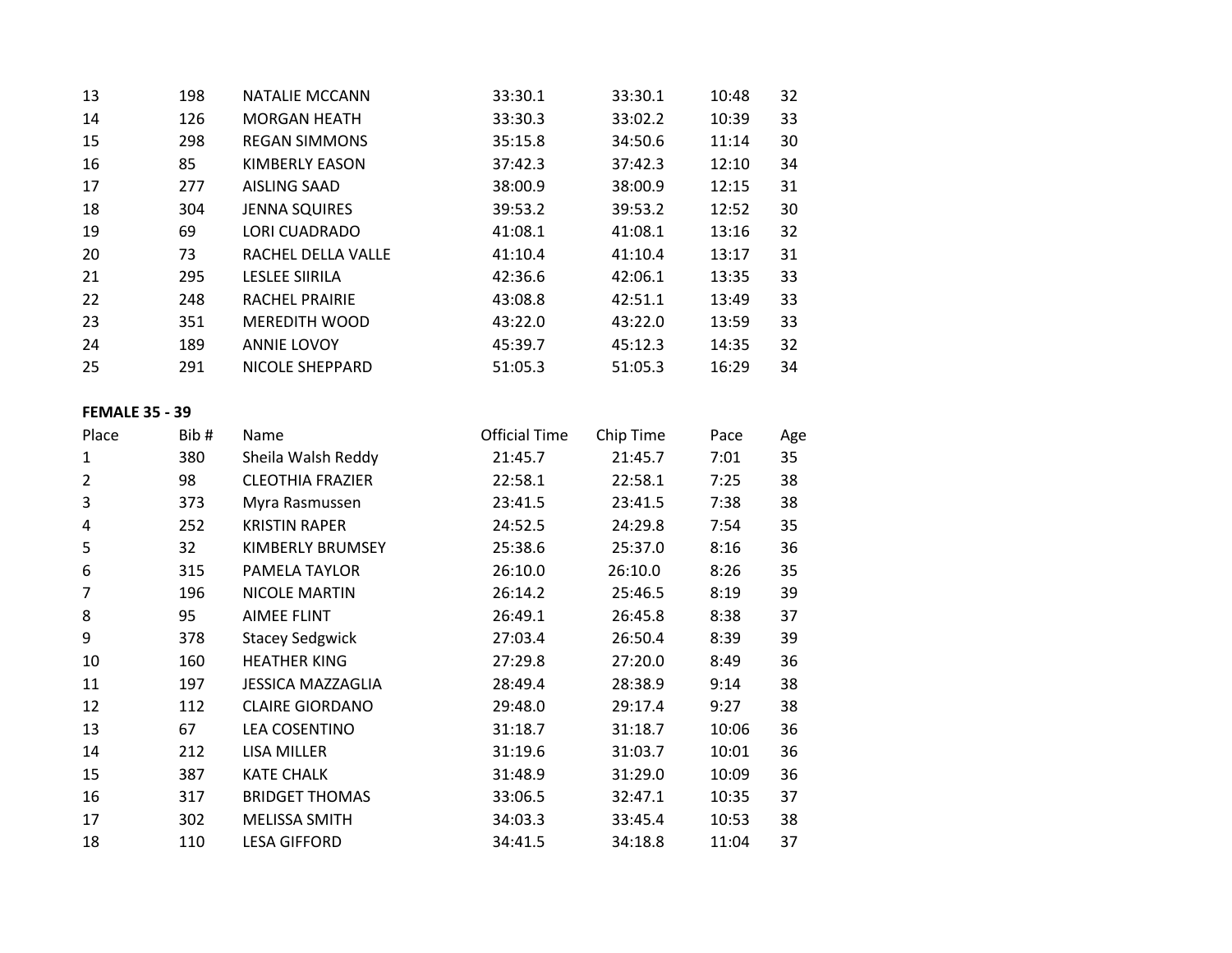| 19 | 87  | <b>SUSAN EVANS</b>      | 35:00.1 | 35:00.1 | 11:17 | 38 |
|----|-----|-------------------------|---------|---------|-------|----|
| 20 | 343 | <b>MARY WHEATLEY</b>    | 35:45.1 | 35:09.3 | 11:20 | 35 |
| 21 | 168 | <b>BARBARA KORNEGAY</b> | 36:23.5 | 36:07.9 | 11:39 | 37 |
| 22 | 76  | <b>MEGAN DEMOLINA</b>   | 36:40.9 | 36:27.1 | 11:45 | 39 |
| 23 | 211 | ERIKA MEYERS            | 37:14.6 | 37:14.6 | 12:01 | 35 |
| 24 | 352 | PAMELA WRIGHT           | 37:58.0 | 37:40.5 | 12:09 | 37 |
| 25 | 180 | LATESHIA LEATHERS       | 38:27.3 | 38:27.3 | 12:24 | 39 |
| 26 | 104 | <b>TRACY FREY</b>       | 39:26.2 | 39:26.2 | 12:43 | 39 |
| 27 | 340 | JEN NIFER WARING        | 44:24.1 | 44:09.9 | 14:15 | 35 |
| 28 | 28  | <b>SOMMER BOWER</b>     | 47:52.2 | 47:52.2 | 15:26 | 36 |
| 29 | 337 | <b>NIKKI WALKER</b>     | 47:53.2 | 47:53.2 | 15:27 | 35 |
| 30 | 138 | <b>KATHERINE HYATT</b>  | 47:53.4 | 47:53.4 | 15:27 | 37 |

### **FEMALE 40 - 44**

| Place          | Bib# | Name                     | <b>Official Time</b> | Chip Time | Pace  | Age |
|----------------|------|--------------------------|----------------------|-----------|-------|-----|
| 1              | 157  | <b>TAMMIE KEY</b>        | 25:38.8              | 25:38.8   | 8:16  | 44  |
| $\overline{2}$ | 74   | DAWN DEMAN               | 26:27.8              | 26:26.1   | 8:32  | 40  |
| 3              | 79   | <b>KAM DILLON</b>        | 27:02.5              | 26:55.3   | 8:41  | 40  |
| 4              | 307  | ELIZABETH STRICKLAND     | 30:01.5              | 30:01.5   | 9:41  | 42  |
| 5              | 46   | <b>CAROL CASTO</b>       | 31:23.1              | 31:23.1   | 10:07 | 41  |
| 6              | 175  | <b>NICOLE KUMPEL</b>     | 31:47.8              | 31:37.1   | 10:12 | 44  |
| 7              | 386  | <b>IVEY WOODBURY</b>     | 31:52.2              | 31:32.8   | 10:10 | 44  |
| 8              | 19   | <b>TRICIA BATCHELOR</b>  | 31:52.3              | 31:52.3   | 10:17 | 43  |
| 9              | 105  | AMANDA GARRETT           | 32:35.8              | 32:35.8   | 10:31 | 42  |
| 10             | 181  | <b>GENIECE LEHMANN</b>   | 32:41.6              | 32:41.6   | 10:33 | 40  |
| 11             | 127  | <b>AMIE HESS</b>         | 33:29.0              | 33:29.0   | 10:48 | 43  |
| 12             | 186  | <b>ANGEL LINDLEY</b>     | 33:43.0              | 33:21.1   | 10:45 | 43  |
| 13             | 313  | TOTLITHA TATUM           | 33:50.4              | 33:50.4   | 10:55 | 42  |
| 14             | 921  | SHELLEY BLIZZARD         | 34:19.8              | 33:56.9   | 10:57 | 42  |
| 15             | 236  | <b>HEATHER PATTERSON</b> | 34:20.9              | 34:20.9   | 11:05 | 41  |
| 16             | 205  | KATHERINE MCLAM          | 34:57.4              | 34:57.4   | 11:16 | 41  |
| 17             | 310  | <b>JESSICA SWENCKI</b>   | 35:38.8              | 35:20.8   | 11:24 | 44  |
| 18             | 162  | <b>MARGARET KLEMMER</b>  | 35:46.4              | 35:46.4   | 11:32 | 44  |
| 19             | 322  | <b>JEN TRAVAGLIA</b>     | 36:39.7              | 36:26.2   | 11:45 | 42  |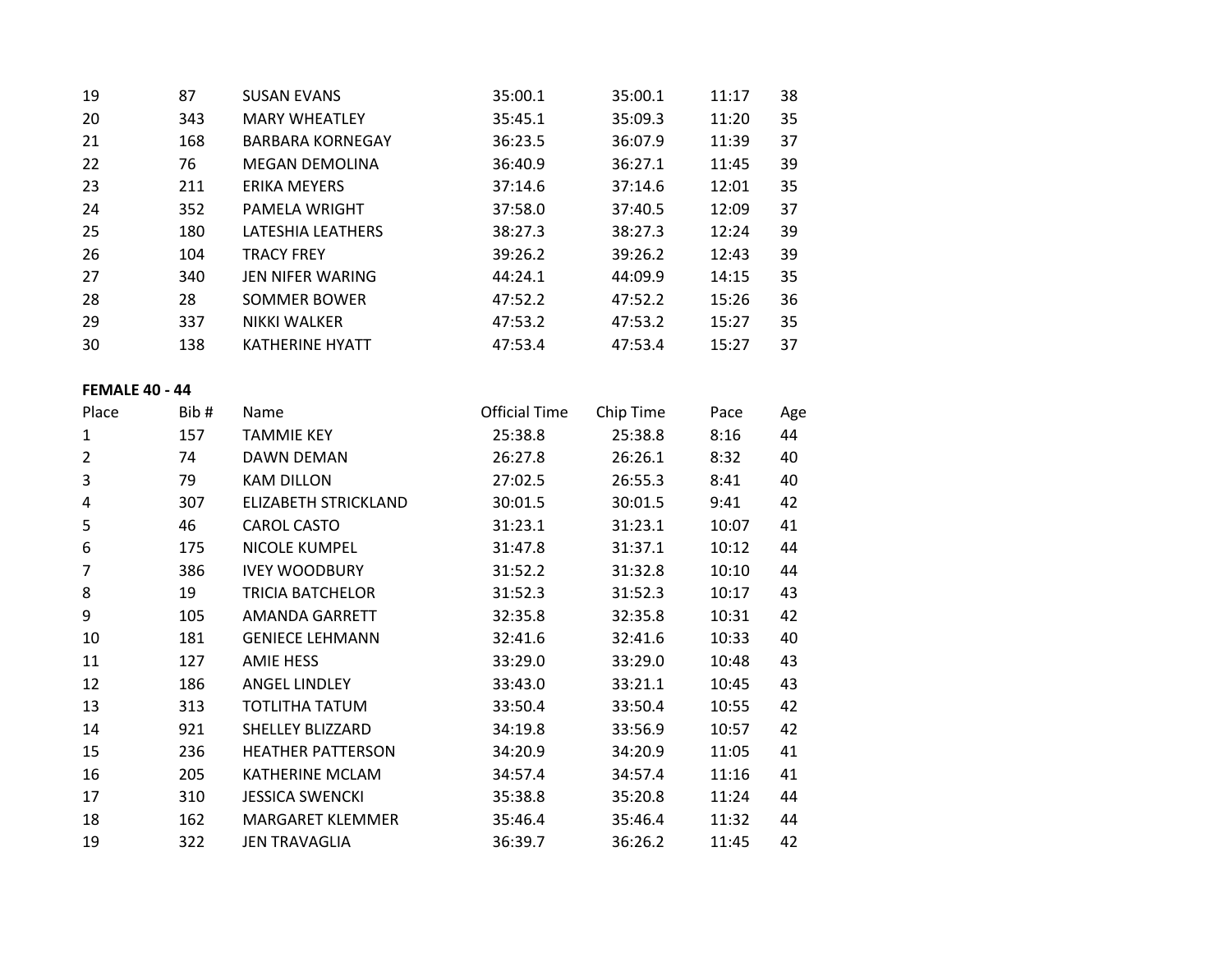| -20 | 245 | <b>DENISE POPLASKI</b>  | 38:04.2 | 38:04.2 | 12:17 | 42 |
|-----|-----|-------------------------|---------|---------|-------|----|
| 21  | 262 | <b>GRETCHEN ROBERTS</b> | 38:14.0 | 37:47.4 | 12:11 | 40 |
| 22  | 383 | LISA TRAN               | 39:52.8 | 39:38.4 | 12:47 | 40 |
| -23 | 64  | <b>KELLY CORCORAN</b>   | 41:20.2 | 41:20.2 | 13:20 | 43 |
| 24  | 389 | NICOLE BRITT            | 41:39.5 | 41:39.5 | 13:26 | 42 |
| 25  | 66  | <b>DENESE CORNELL</b>   | 43:04.1 | 43:04.1 | 13:54 | 43 |
| -26 | 299 | <b>VALARIE SIMMONS</b>  | 55:55.5 | 55:55.5 | 18:02 | 43 |

# **FEMALE 45 - 49**

| Place | Bib# | Name                     | <b>Official Time</b> | Chip Time | Pace  | Age |
|-------|------|--------------------------|----------------------|-----------|-------|-----|
| 1     | 684  | <b>CASSIE VICK</b>       | 29:04.1              | 28:57.6   | 9:20  | 45  |
| 2     | 254  | <b>GWENDA RAUPP</b>      | 30:28.2              | 30:28.2   | 9:50  | 49  |
| 3     | 16   | <b>TINA BARTON</b>       | 30:45.8              | 30:29.5   | 9:50  | 48  |
| 4     | 675  | TERESA MCNABB SCHROEDER  | 31:07.5              | 31:07.5   | 10:02 | 48  |
| 5     | 266  | <b>VICTORIA ROBERTS</b>  | 31:17.6              | 31:00.5   | 10:00 | 46  |
| 6     | 51   | <b>CARRIE CHEATHAM</b>   | 35:10.9              | 34:45.8   | 11:13 | 47  |
| 7     | 208  | <b>DEANNE MEADOWS</b>    | 35:31.6              | 35:14.2   | 11:22 | 46  |
| 8     | 364  | Laura Hurst              | 38:02.4              | 38:02.4   | 12:16 | 49  |
| 9     | 55   | AMY PARKER CLEM          | 38:12.6              | 38:12.6   | 12:19 | 46  |
| 10    | 908  | <b>KRISTEN HARMON</b>    | 38:28.8              | 38:22.6   | 12:23 | 47  |
| 11    | 5    | <b>BIRGIT ARB</b>        | 40:03.7              | 40:03.7   | 12:55 | 48  |
| 12    | 274  | <b>SHERI RUDEL</b>       | 40:43.0              | 40:21.2   | 13:01 | 47  |
| 13    | 381  | Lisa Whitfield           | 46:39.2              | 46:15.0   | 14:55 | 49  |
| 14    | 192  | <b>CAROLYN MARKOWSKI</b> | 47:02.2              | 46:37.9   | 15:02 | 48  |
| 15    | 344  | MICHELLE WHITE           | 51:14.3              | 50:40.1   | 16:21 | 46  |

### **FEMALE 50 - 54**

| Place | Bib# | <b>Name</b>           | <b>Official Time</b> | Chip Time | Pace  | Age |
|-------|------|-----------------------|----------------------|-----------|-------|-----|
|       | 150  | <b>PATRICIA JONES</b> | 25:28.4              | 25:28.4   | 8:13  | 51  |
|       | 136  | <b>BEVERLY HUTTON</b> | 28:39.9              | 28:28.8   | 9:11  | 53  |
| 3     | 349  | <b>ANNETTE WOOD</b>   | 28:50.9              | 28:47.5   | 9:17  | 53  |
| 4     | 676  | <b>BLAIR KUTROW</b>   | 31:19.3              | 31:02.5   | 10:01 | 53  |
| -5    | 345  | AMI WILBUR            | 31:51.5              | 31:37.2   | 10:12 | 53  |
| 6     | 390  | <b>MARTHA WALSH</b>   | 37:03.9              | 36:53.6   | 11:54 | 52  |